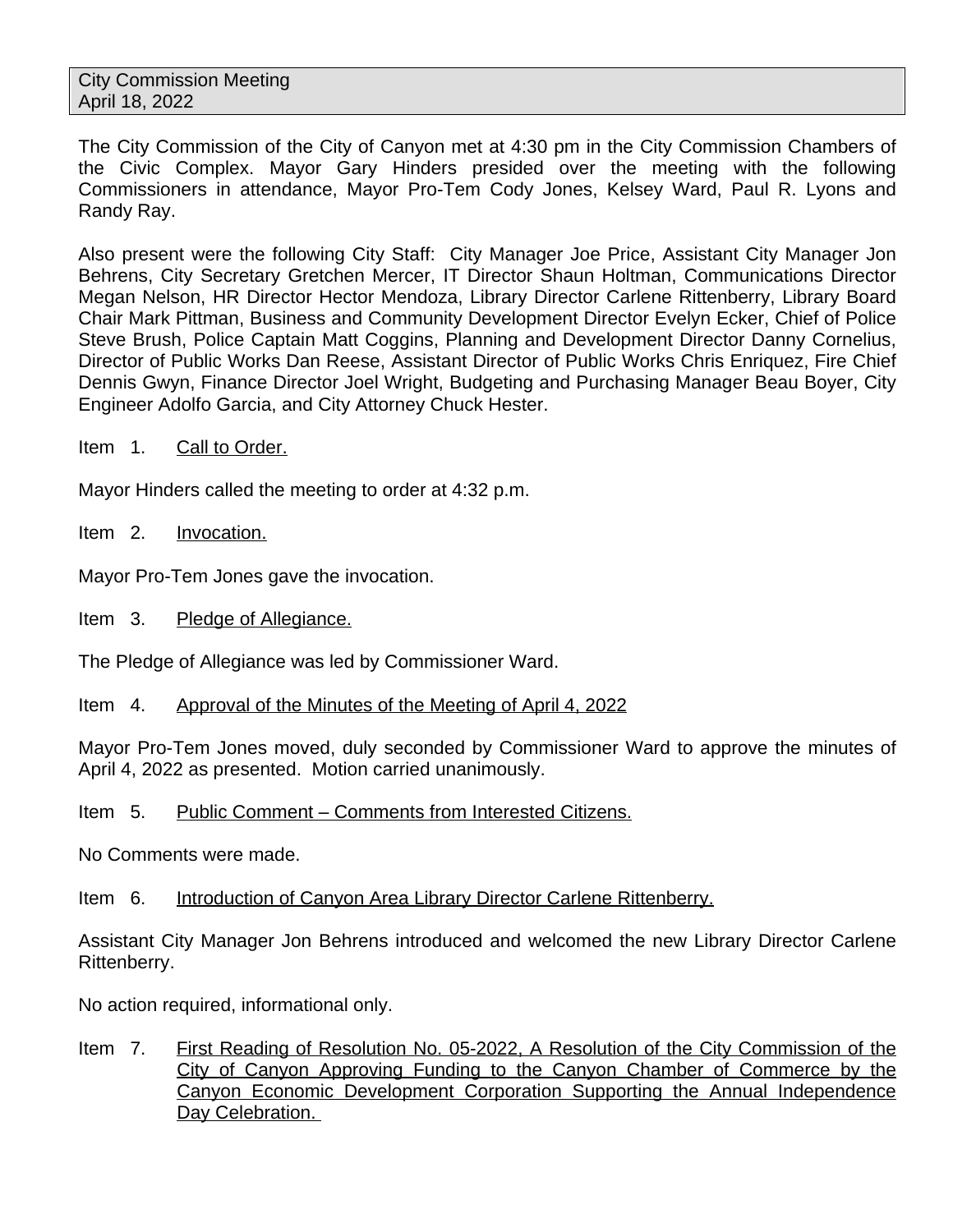City Commission Meeting April 18, 2022 Page 2 of 3

Business and Community Development Director Evelyn Ecker presented Resolution No. 05-2022 for the first of two required readings. Ms. Ecker said the Canyon Chamber of Commerce requested \$11,500 to help with the cost of the July  $4<sup>th</sup>$  event that includes the parade, Fair on the Square, concert, and fireworks. Ms. Ecker said the request qualifies for funding as a quality of life event and brings in an estimated 30,000 plus tourists and visitors. Mr. Ecker said the Canyon Economic Development Corporation held a public hearing April 14, 2022 with no opposition.

Informational only, no action required.

RESOLUTION NO. 05-2022 A RESOLUTION OF THE CITY COMMISSION OF THE CITY OF CANYON APPROVING FUNDING TO THE CANYON CHAMBER OF COMMERCE BY CANYON ECONOMIC DEVELOPMENT CORPORATION SUPPORTING THE ANNUAL INDEPENDENCE DAY CELEBRATION.

Item 8. Consider and Take Appropriate Action on Resolution No. 06-2022, A Resolution of the City Commission of the City of Canyon, Texas, Reviewing the City of Canyon's Investment Policy Pursuant to the Public Funds Investment Act.

Finance Director Joel Wright presented Resolution No. 06-2022 for consideration. Mr. Wright said pursuant to Texas Government code, Chapter 2256, municipalities are required to adopt an investment policy and / or review/revise their current investment policy on an annual basis. Mr. Wright said one revision was being made adding Hilltop Securities to the Appendix A – Authorized Broker/Dealer list. Mr. Wright said the rest of the policy was reviewed and continues to meet the requirements of the statute.

After discussion Commissioner Ray moved, duly seconded by Mayor Pro-Tem Jones to adopt Resolution No. 06-2022 for the amendment of the City of Canyon Public Investment Policy as presented. Motion carried unanimously.

> RESOLUTION NO. 06-2022 A RESOLUTION OF THE CITY COMMISSION OF THE CITY OF CANYON, TEXAS, REVIEWING THE CITY OF CANYON'S INVESTMENT POLICY PURSUANT TO THE PUBLIC FUNDS INVESTMENT ACT.

Item 9. Executive Session Pursuant to §551.071 Consultation with Attorney, §551.087 Economic Development Negotiations, and §551.072 for Deliberation Regarding Real Property.

Mayor Hinders indicated the City Commission would adjourn into Executive Session at 4:42 pm.

Item 10. Consider and Take Appropriate Action on Items Discussed in Executive Session.

Upon returning from Executive Session at 6:49 pm, no action was taken.